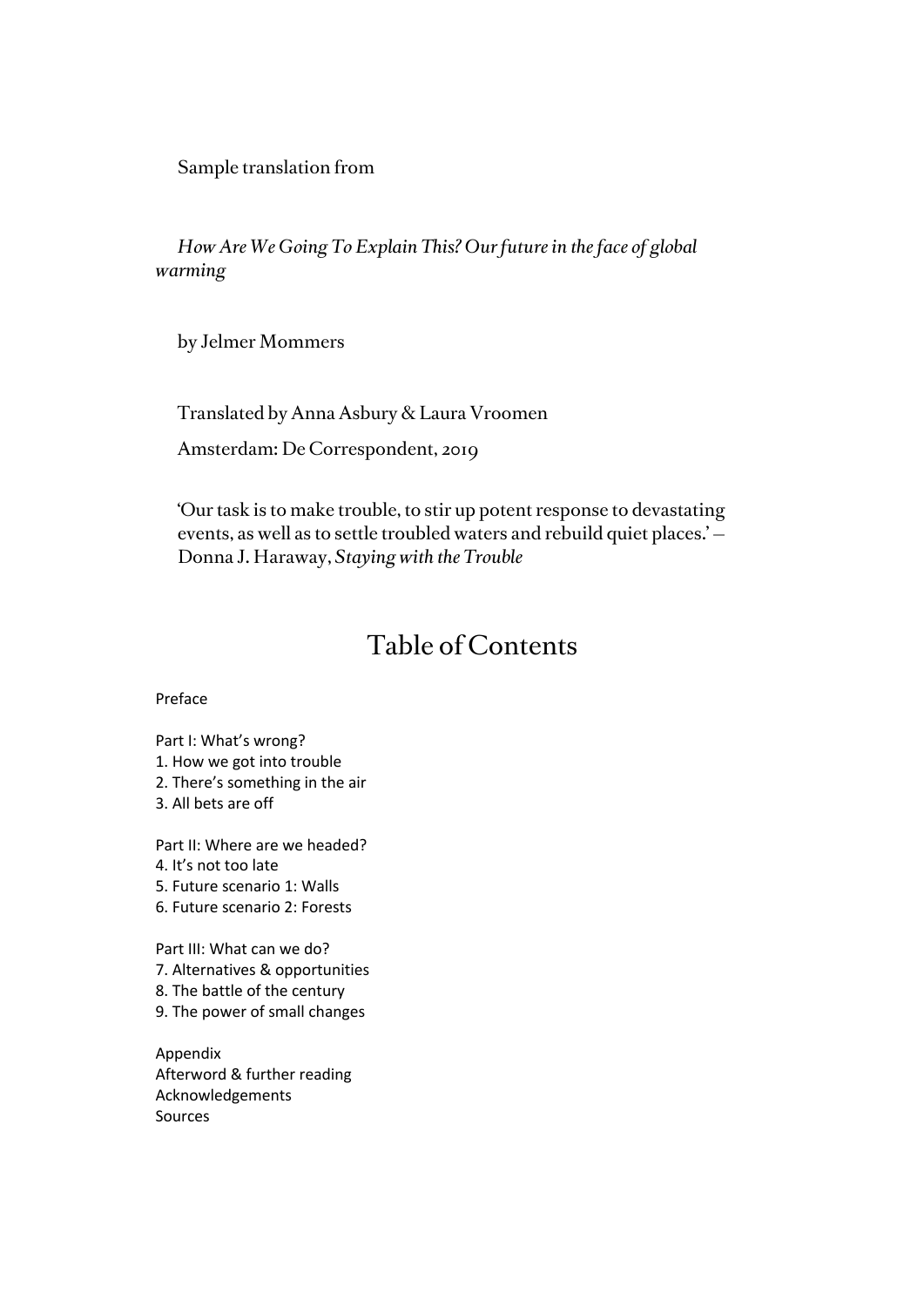## Preface

Let's be honest, climate change is a really off-putting subject. I've been working on it continuously for five years now and it still makes me recoil in horror. So if you hesitated to pick up this book, I completely understand.

To begin with there's the word 'climate'. The problem isn't so much its technical meaning: 'the average weather over a period of at least thirty years'. The term was thought up to enable people to make general claims about the weather in a particular place. The Netherlands, for instance, has a more moderate, cooler climate than India. For most people and for most of our recent history the climate has been a given, about as exciting as the slow flow of glaciers or the composition of the air we breathe. Background. Fodder for experts.

But we all know that the word 'climate' currently has completely different connotations. Threat. Danger. In recent years the experts have been telling us in ever starker language that the climate is changing drastically due to human intervention. Not in one place, not in the Netherlands *or* India, but everywhere at once. They're telling us that the earth is warming up, that rising sea levels are threatening coastal cities, that heatwaves are more often unbearably hot, that the global food supply is under pressure. They're telling us that continuing on our current path will almost certainly lead to worldwide catastrophes – and is already doing so.

On my computer I have a folder where I collect news and studies about the changing climate. It's an expanding invitation to despair. Every month another article comes along to make me think, *it's even worse than I thought!*  Just as I'm getting over the shock of one extensive study stating that this century hundreds of millions of people will suffer water shortages due to melting ice in the Himalayas,(1) the next blow hits home: in the coming centuries it could get so hot that part of the cloud cover disappears,(2) resulting in further heat from the sun reaching the earth, in turn leading to an uninhabitably hot earth. $(3)$ 

No one knows if it will come to that. It's also possible that temperatures will rise slower than currently expected and that we'll adapt better than seems possible in our wildest dreams. But we have no guarantee whatsoever of those outcomes, and there's no alternative earth.

The truth of the matter is, we're in unbelievably deep shit. Mankind has never experienced the warmer climate we're heading for. Local droughts, local flooding, local extreme weather conditions – we're used to all that, but nothing in history has prepared us for worldwide climate disruption, with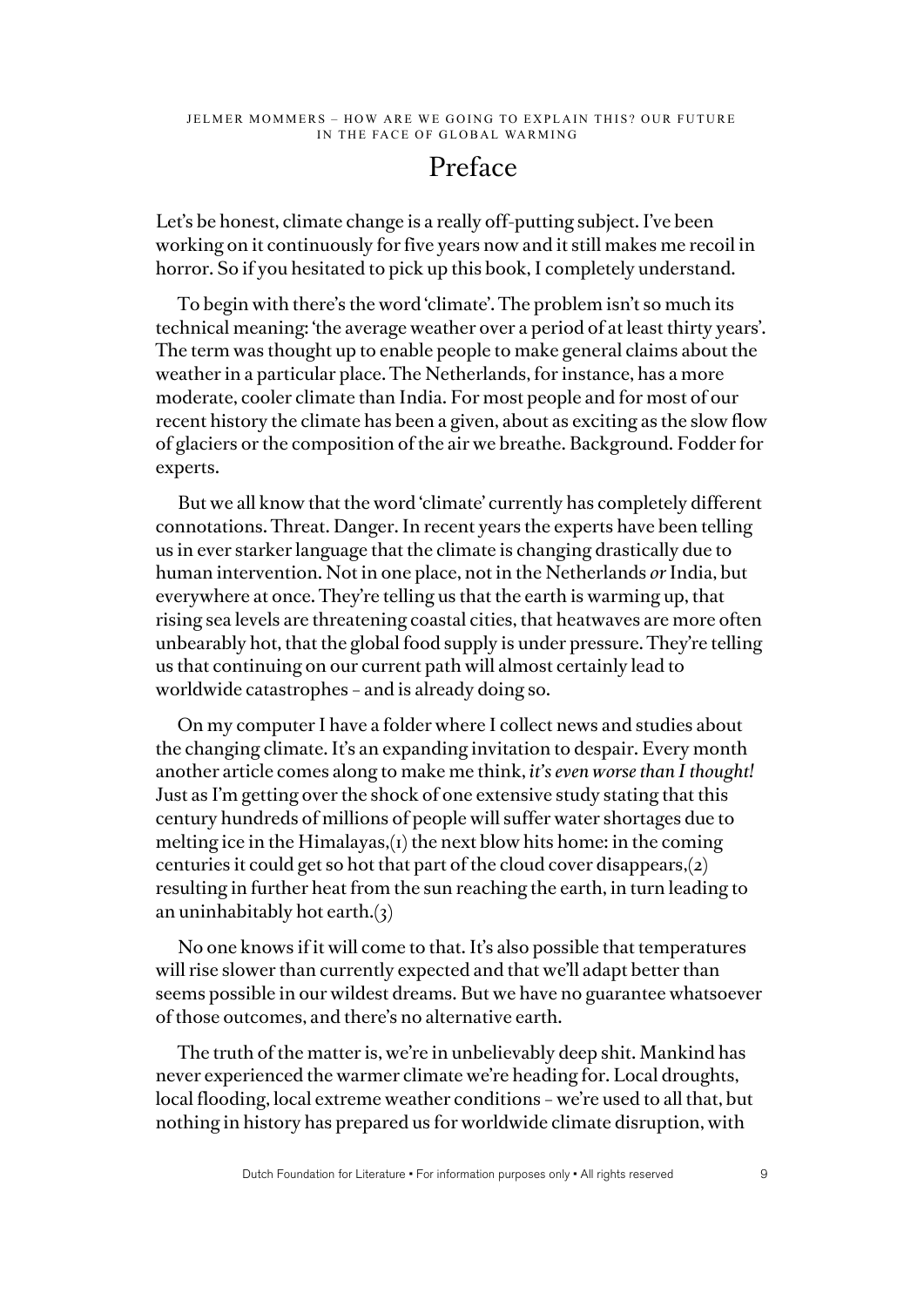many consequences that are unpleasant in themselves and disastrous when combined.

We're entering completely new territory. The longer we continue on our current path, the more devastating the results.

Everyone's dealing with global warming in their own way. Tom, one of my best friends, prefers to turn a blind eye.(4) Recently he said as much, when we went for coffee and talked about this book: 'I choose to look away.' He wants to get on with his life without feeling terrible the whole time about the state of the planet. He's certainly worried about the climate, but has no confidence in the government, because they're doing far too little. He doesn't trust businesses either, because in the end they always choose profit and, in doing so, often magnify the problem. And he feels he can't rely on his fellow human beings, because even people who are well aware of the facts still contribute to global warming. Then there are the deniers in politics, who sometimes win elections with the message that we shouldn't do anything about the climate.

On my bad days, I share Tom's despair. There are governments, organisations and citizens who do their utmost to limit the warming, but collectively, mankind – that's to say *we* – are still doing far too little. Hypocrisy is rife. I can bear witness to that. On the one hand I'm writing about global warming, I believe fervently that we should do more, and I have made a number of adjustments in my life because I'm worried about the environment. For example, I no longer eat meat and stopped flying last year. But I still sometimes drive a car and while writing this book I skied for the first time in my life, on artificial snow, would you believe. I'd be deluding myself if I pretended to be making a 'positive contribution' – when you look at the pollution I cause, that's clearly nonsense. At best I'm less of a burden to nature each year, recycling and composting a little more than the previous year. But that's really no reason to get all self-congratulatory. When it comes down to it, I'm still a polluter.

How do I explain this if someone in the future asks me what I did to keep the world habitable? It's an awkward question. I don't have a good answer. And I wish it wasn't there: that gnawing guilt, the fear, the despair.

So I decided to go on a quest. I went in search of ways to keep on looking without despairing. I looked for an answer to the question of precisely how bad the climate situation is, and whether we have a credible chance of stopping global warming at all. I researched which interventions could make a difference and why.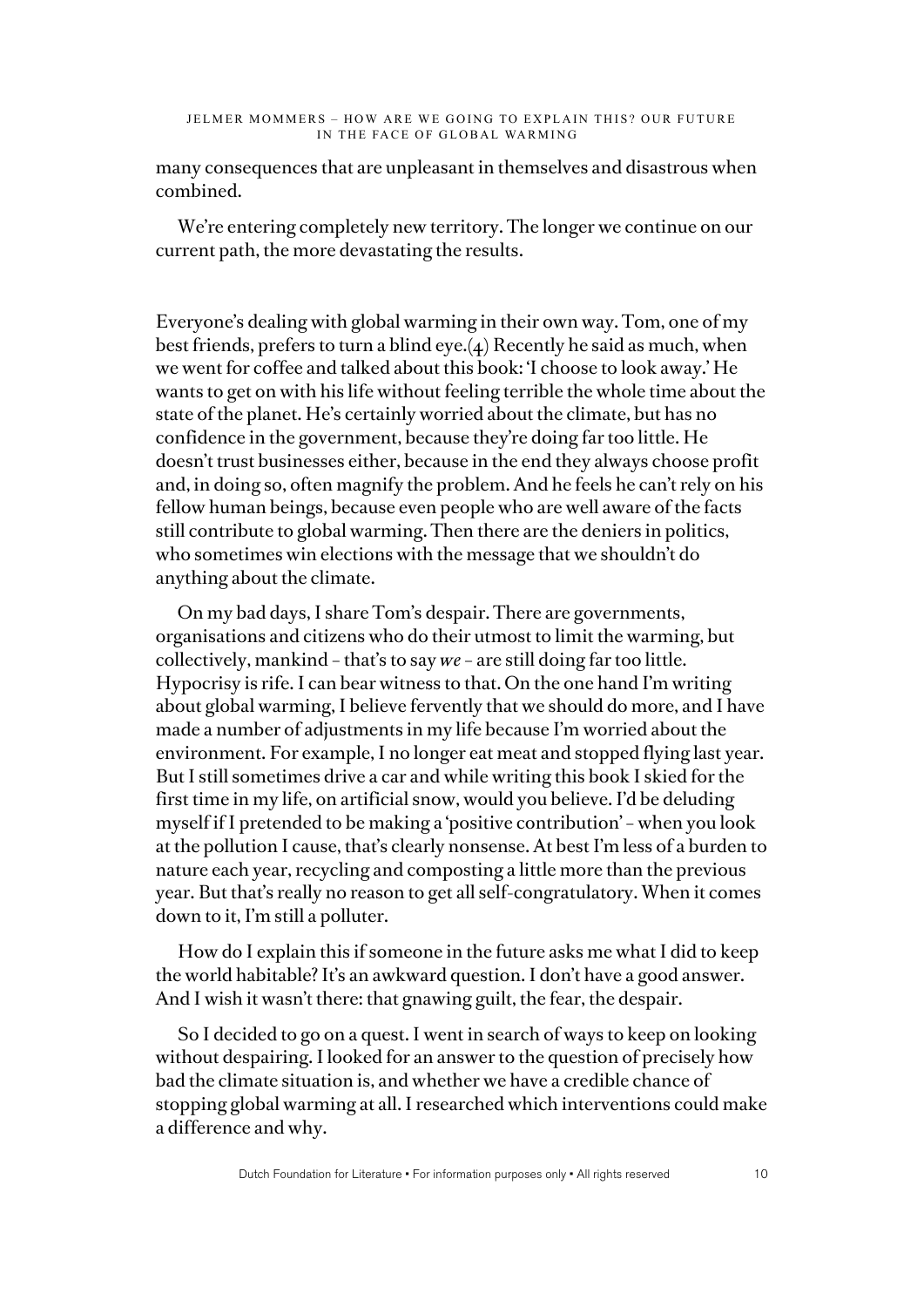In the last five years I've spoken with scientists and policy makers, with lobbyists and Shell employees, with activists and politicians from both mainstream and environmentalist parties. I attended climate demonstrations and industry roundtable discussions; I went to Paris for the big climate summit in 2015, and to South America to find out why Ecuador felt the need to extract oil in the Amazon rainforest. (The worldwide demand for oil, in part caused by the plane that flew me to Ecuador, was certainly part of the answer.)

In this book I share the insights I had along the way. I describe how we got here, how things could get worse (if we let it happen) and how they could get better (if we choose to make positive changes).

In Part 1 I dive into history, because we can only move forward if we know why we got into trouble in the first place and what that trouble precisely entails.

In Part 2 I describe two future scenarios. The first outlines a possible future if we continue to live our lives as we do now. The second shows what could happen if we take radical steps towards sustainability.

In Part 3 I sketch how we can achieve that sustainable future. Waiting and hoping for the best isn't enough. Forces both old and new are in the process of shaping the future, and the question is which ones we encourage.

In recent years I've discovered that people *can* bring about change if they act together. Not in some utopian future, but right now. Although you may not notice it much in everyday life, growing numbers of people are taking action. They don't believe that the future is something that just happens to us. And they're right: the story we'll tell our (grand)children later is one we're writing right now.

I use the words 'we' and 'our' very consciously. This book is really about all of us. It's about our collective history and our shared future. Everyone has their own position and their own ideas, but however diverse we are, in the end we all live on the same planet and share one global climate. I won't go on about it, but I'll regularly write 'we' because this involves all of us.

In this book I want to show that there's a way of looking at things in which despair is the start of something new, instead of a reason to look the other way.(5) There's a new story in the making, one in which the consequences of our actions add up – and every contribution is meaningful.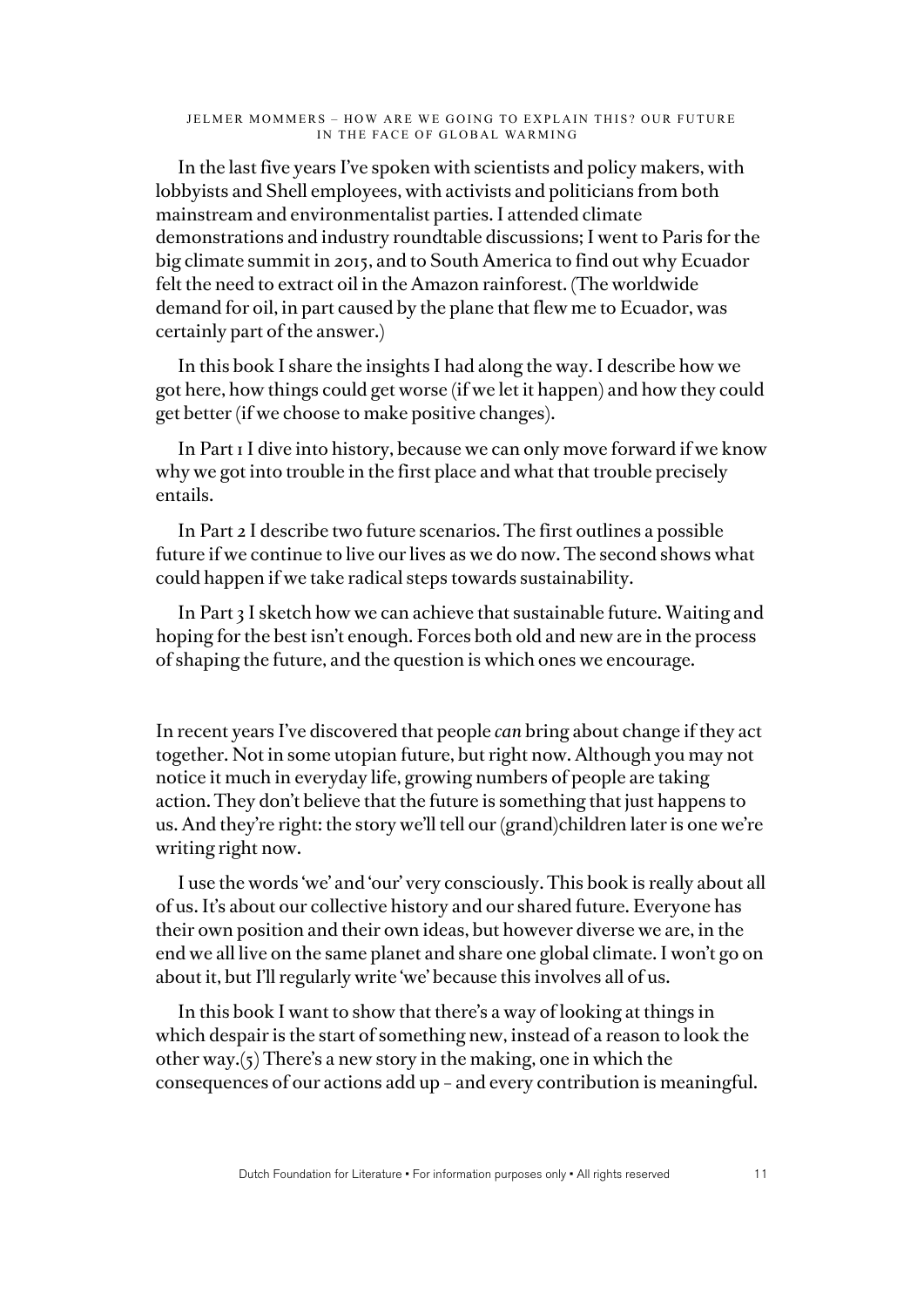That's not to say that everything will be fine forever,(6) but that we have a chance to make a decisive change. The story I'm going to tell doesn't revolve around having or doing 'less' – less flying or less driving. It's about more and better: more happiness, more prosperity, better health. On my good days, I have the courage to say it out loud: everything is still possible.

This book is for all the Toms out there. For everyone who feels inclined to look away, but knows in their heart that that's not a solution. For everyone who finally wants to know precisely what's going on with the climate. For everyone who wants to make a useful contribution, however big or small. For everyone who thinks we'll never solve this but remains open to being thoroughly surprised.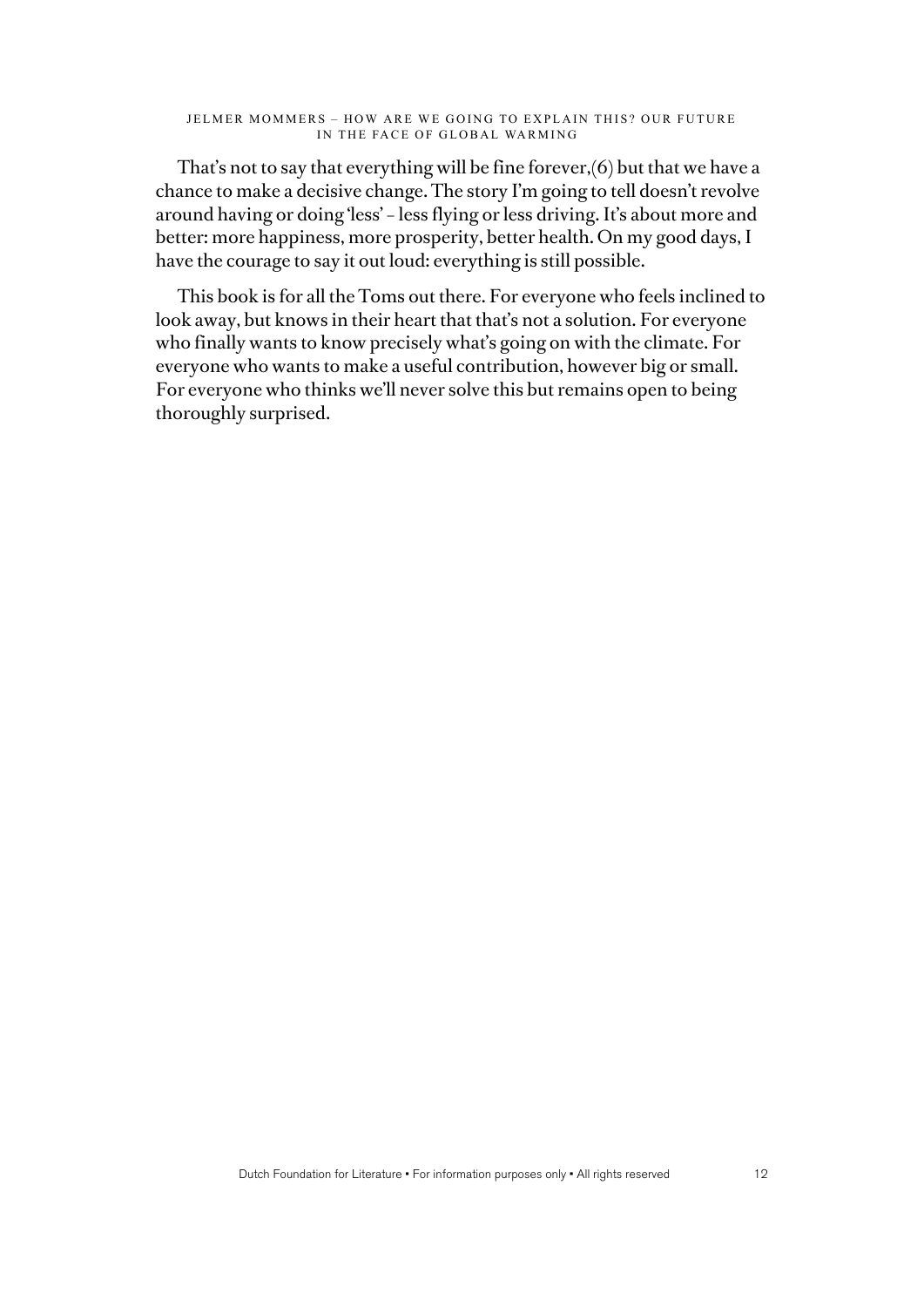## Part I

# What's wrong?

## 1. How we got into trouble

Let me start at the beginning. Not with the climate, but with nature and all living things, as well as our relationship to them.

No living being exists in isolation. You wouldn't be able to read this book without the 38 billion bacteria that live in your gut and convert food into usable energy.(7) But it's all too easy to forget those bacteria and make it through the day thinking you're an autonomous individual.

On a small scale, these feelings of autonomy are harmless enough. Gut bacteria digest my food, even when I ignore my dependence on them (99 per cent of the time). Trees produce the oxygen I breathe, whether or not I feel any kind of connection to them.

But when we collectively forget how fully entangled we are with other living beings, that's when we get into trouble.

Look at insects. Not only do they form the primary food source of many freshwater fish and the vast majority of birds, but by flying from flower to flower, insects such as bees also pollinate three quarters of all crops consumed by humans. That means they're virtually indispensable.

Agricultural chemicals are partly to blame for the disappearance of 80 per cent of insects in some areas.(8) Yet this worldwide decline rarely makes the front pages; (9) rarely is it a topic of debate in the run-up to elections. It's as if we think insects don't *really* matter, or at least not enough; as if society and the demise of these insects are somehow two entirely separate issues. Caring about 'the environment' – the natural world that's home to plants, humans and other animals – seems to be considered optional rather than essential.

How did this division between humans and all other living creatures come about? Why do we often see ourselves as living outside of nature, while the oxygen in our lungs, the bacteria in our stomachs and the pollinators of our food prove that we're all inextricably linked? To answer these questions, I'm going to take you back in time.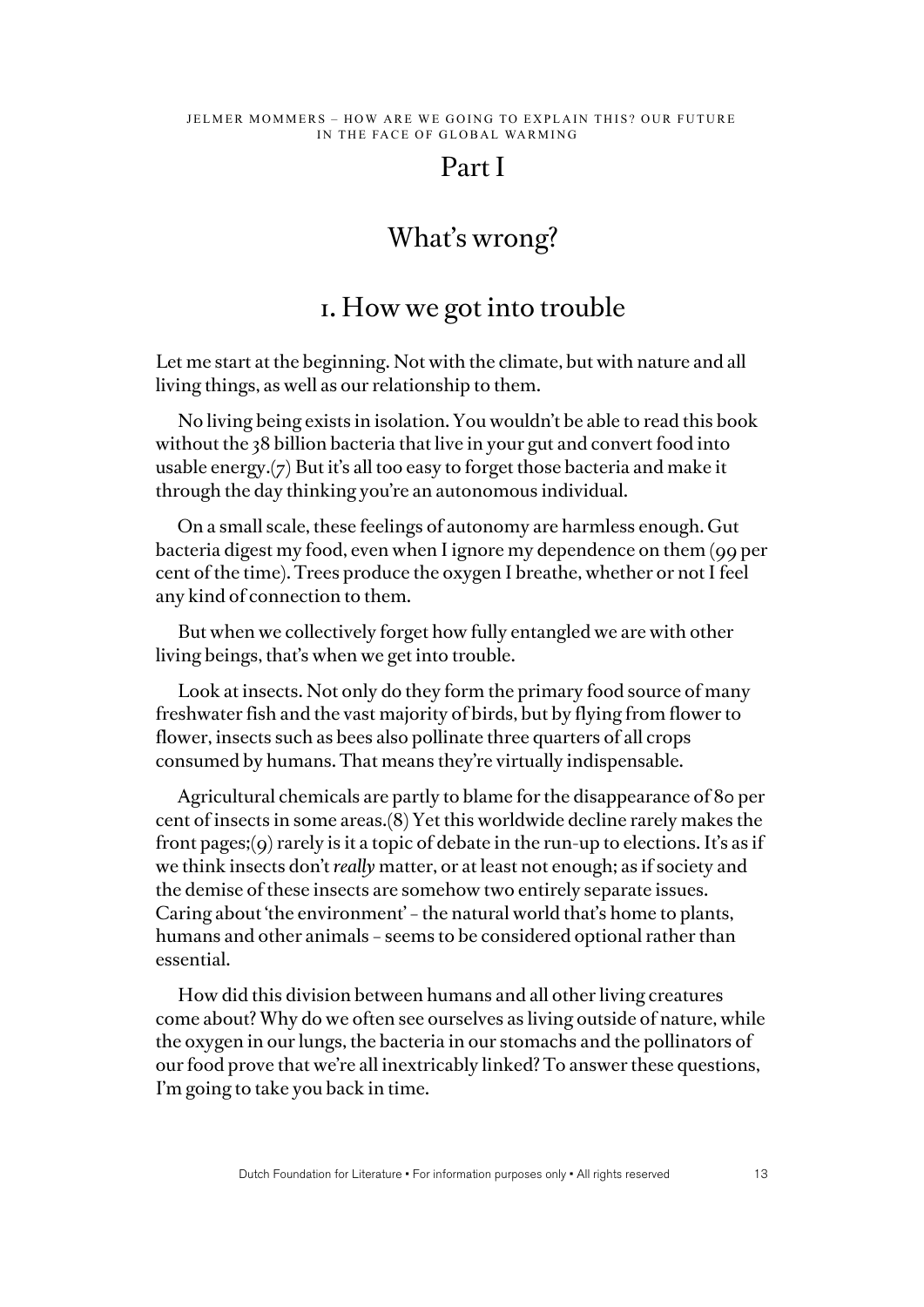### The beginning: hunter-gatherers in nature

Our species, Homo sapiens, emerged some 300,000 years ago in what is now known as Africa.(10) For much of our development, earth was going through an ice age. Thick ice caps covered the continents, like walls of ice that determined where life could and couldn't go.

For tens of thousands of years we lived on the African Savannah. Under harsh and often fluctuating climate conditions we discovered how to make fire and developed our greatest evolutionary advantage: as a species we can learn from one another.

[…]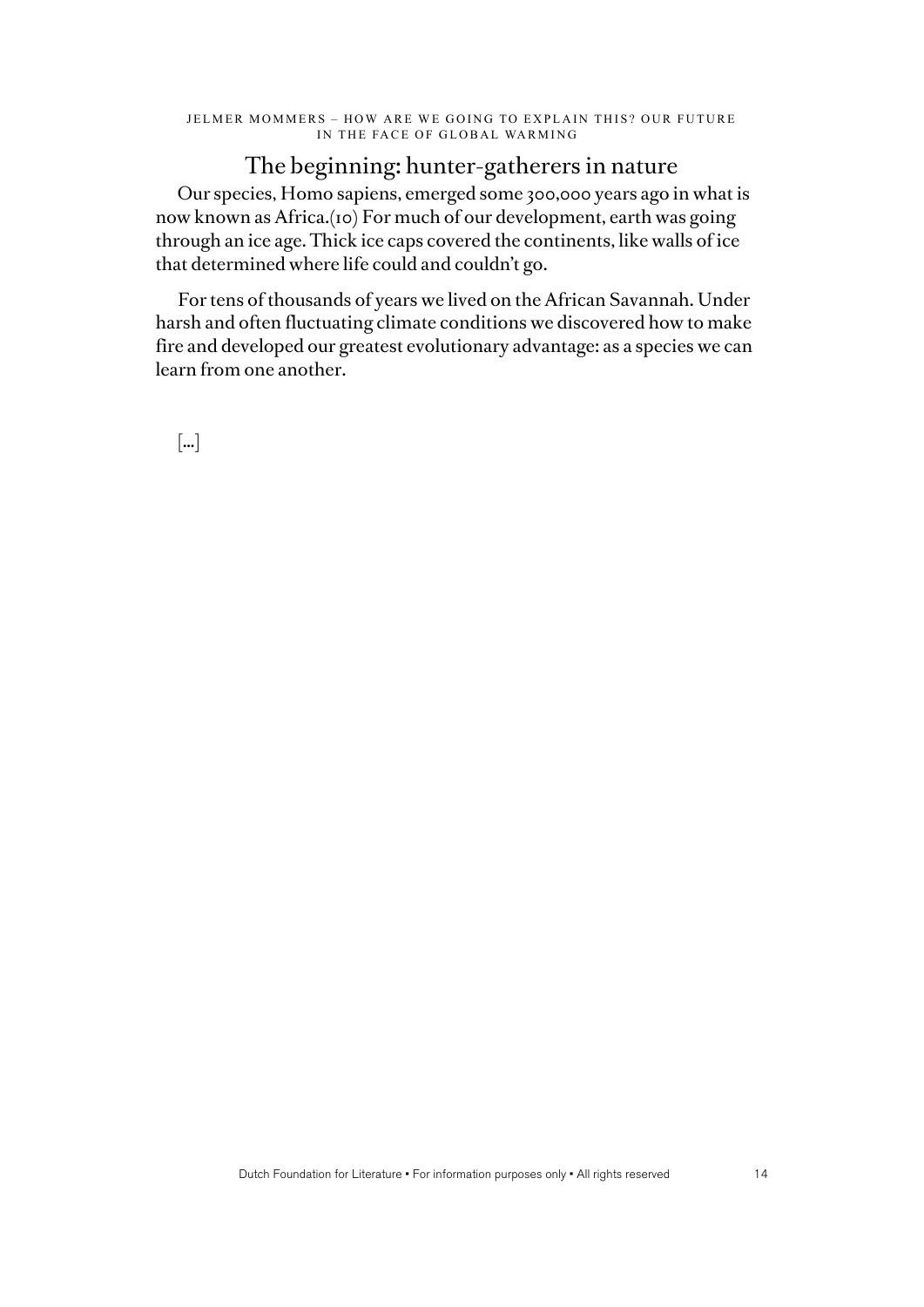# 5. Future scenario 1: Walls

### Year: 2050

## Country: The Netherlands

## Global warming since the industrial revolution: 2.6° Celsius

*It has become difficult to exercise outdoors, as the summers are too hot these days. For a while it looked as if we were going to have the sort of weather that the South of France used to enjoy, but we soon overshot those pleasant temperatures. This summer we had dozens of long, languid days with the kind of stifling heat that gives you headaches. One of the targets set by the Ministry of Climate Management is that by 2055 all households should have air-conditioning, but everybody knows there's not enough money to realise this ambition.* 

*The economy is struggling. Our export of agricultural products has declined due to heat and drought, increased soil salinity and torrential rainfall. Food prices have rocketed worldwide, while the costs of the new Delta Works, the Dutch flood defence system, are steadily mounting.*

*Dike elevations are keeping the polders dry for the time being, but the overriding concern now is that the Netherlands will fill up like a bathtub during the rainy season, when lengthy downpours in the interior cause the Rhine and the Meuse to burst their banks.* 

*The National Flood Plan provides for the sacrifice of nature reserves, farmland and small villages. But despite these drastic measures, the government cannot guarantee that residents of the Randstad, the built-up area encompassing the country's major cities, will keep their feet dry. Only the providers of climateproof housing projects are in a position to offer such assurances, but you have to be a multi-millionaire to live in one of those.* 

*Fortunately, with Europe's Ministers of Defence having pledged to protect the continent's border walls, we're shielded from the unrest elsewhere in the world. But that doesn't stop us from seeing footage of people trying to climb over, in search of a better life.* 

*The picture is bleak, and it's hard to remain optimistic about the future now that the tundra is emitting more and more greenhouse gases, nearly all tropical coral reefs have been destroyed and scientists are saying that the Amazon rainforest is rapidly drying out and beyond saving.*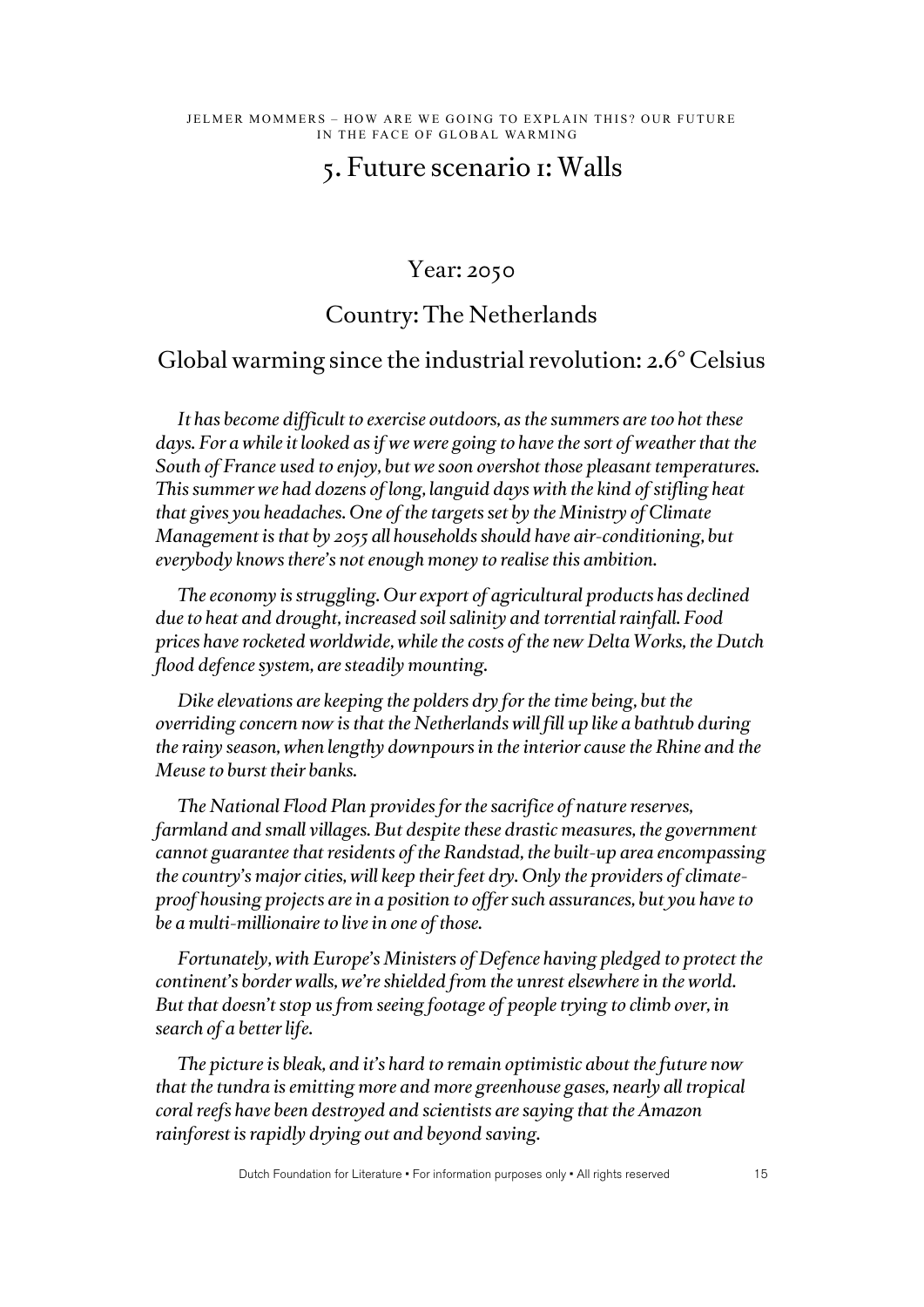\*

As you can see, climate change is escalating in this future scenario. Governments are doing all they can to manage the consequences, because we have collectively failed to mitigate global warming. A safe and comfortable life is set to become the preserve of a wealthy minority, even more so than today. In this scenario, society is in a state of constant heightened tension, which could spiral even further out of control at any moment.

#### How would we end up in this future world?

The astonishing thing is that not much needs to change for this to happen. If we allow the current financial and political systems to continue as they are, we'll automatically end up in this situation. Drawing on developments past and present, I will demonstrate why this is a realistic scenario.

### Business as usual

Let's take a look at Shell, one of the biggest oil companies in the world. In recent years I have done a great deal of research into the Anglo-Dutch firm. I interviewed dozens of employees and was given access to internal documents from the 1980s and 1990s that reveal what the company knew and what it was thinking about the climate. The conversations and documents all point to one conclusion: Shell is extremely worried, now as much as then.

Here's why. In an internal study carried out in 1986 and published in 1988, Shell researchers warned of 'relatively fast and dramatic changes' to the earth's climate, which would impact 'the human environment, future living standards and food supplies, and could have major social, economic and political consequences'.(173)

In 1991 – fifteen years before *An Inconvenient Truth*, the documentary about former US vice president Al Gore's efforts to raise public awareness of global warming – Shell made a film warning about the consequences of climate change. 'Action now is seen as the only safe insurance,' the voiceover says.(174) With this film, aimed at the general public and shown at special screenings, particularly in schools and universities, Shell wanted to initiate a public debate about possible solutions.(175)

Not all oil companies were as forthcoming as Shell about this, but they'd certainly all long been aware that there was a problem.(176) As early as 1968,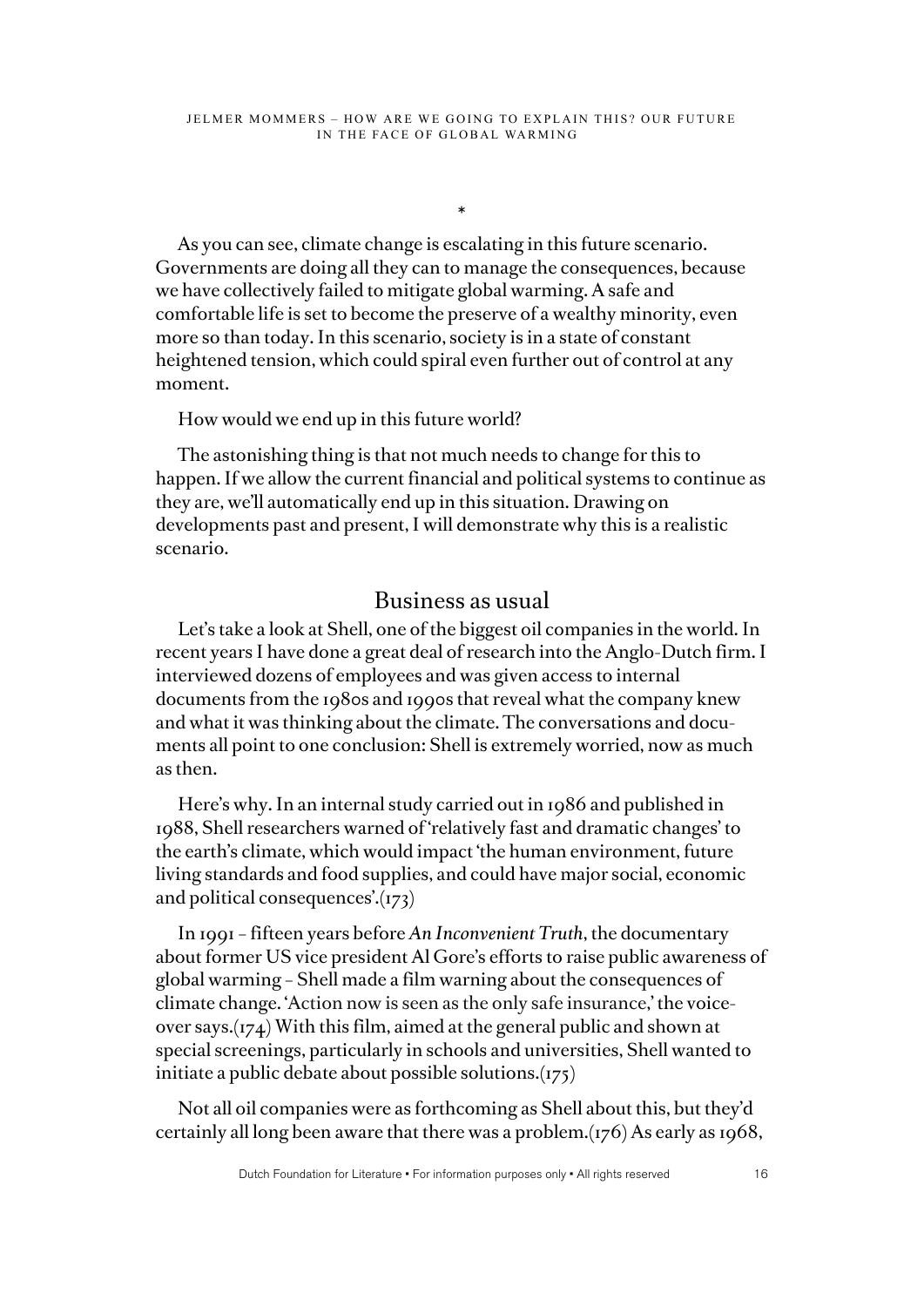the whole American oil industry was warned that  $CO<sub>2</sub>$  emissions were a leading cause of climate change. It was their own trade association, the American Petroleum Institute (API), that sounded the alarm in an internal document.(177)

How is it possible, then, that Shell – like the other oil majors – continues to extract fossil fuel, while also investing heavily in exploration?

The answer is simple: the companies have no choice. There is demand for energy, shareholders expect dividends and competitors will gobble up any bit of market share that Shell surrenders. If Shell doesn't extract the oil, so the story goes within the firm, another player will. $(178)$ 

Every Shell worker is a tiny cog in this big machine, an employee told me,(179) and changing direction is something not even the chief executive can do. Leaving fossil fuels in the ground is 'not the mission entrusted to me by the shareholders', Shell CEO Ben van Beurden said in 2016.

Shell is an example of a company full of people with the best intentions who are nevertheless incapable of achieving what is necessary: transformative change.(180) The company is pressing ahead with what it has always done, even though the extraction of new fossil fuel is becoming harder and more expensive and, like many other fossil-energy-based companies, it has incurred debts in recent years to carry on paying dividends.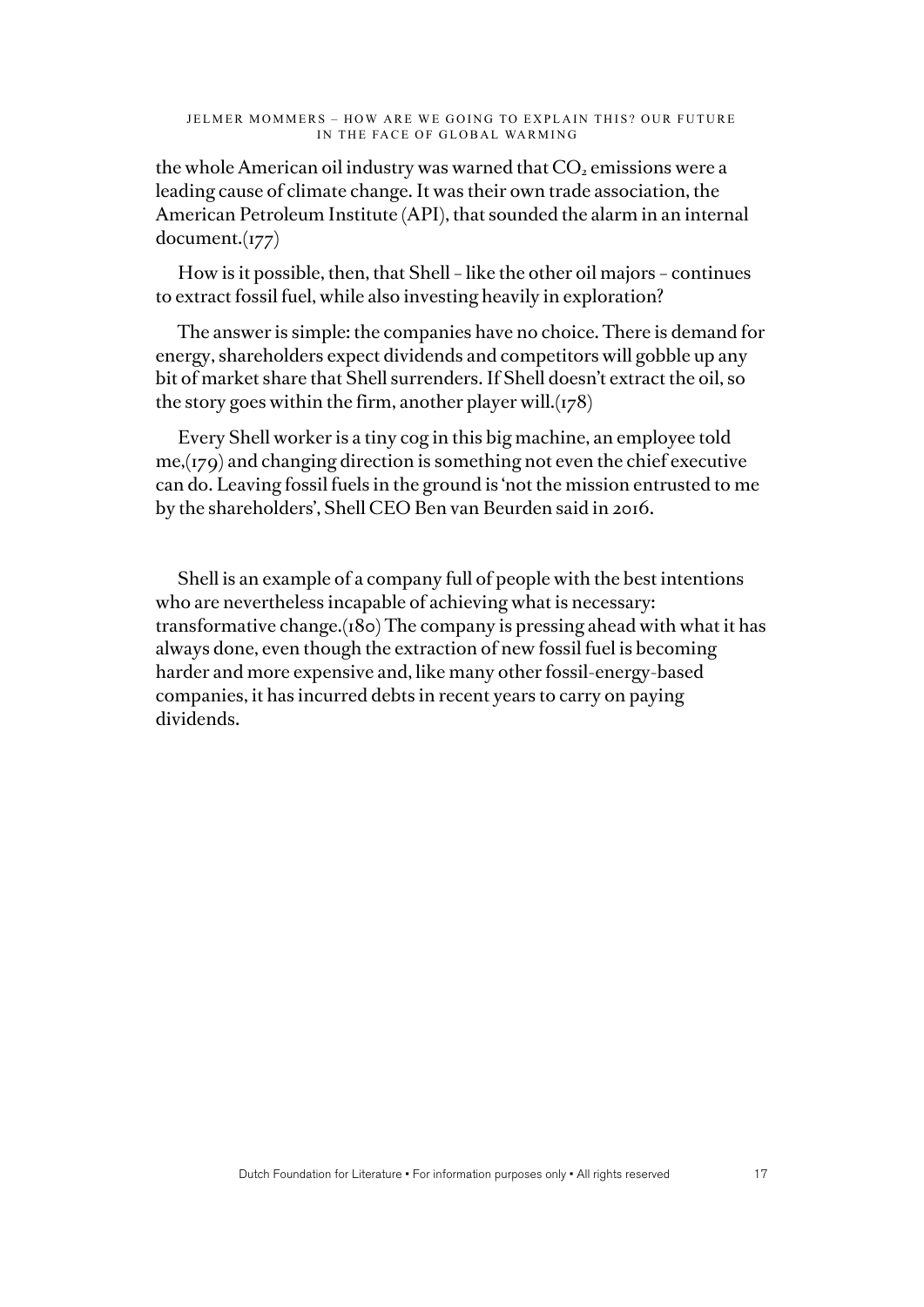# **Notes**

#### **Preface**

1 Philippus Wester *et al.*, *The Hindu Kush Himalaya Assessment*, Springer International Publishing (2019). For a summary see: Chelsea Harvey, 'World's "Third Pole" Is Melting Away', *Scientific American* via *E&E News* (4 February 2019).

2 The study appears here: Tarpio Schneider *et al*., 'Possible climate transitions from breakup of stratocumulus decks under greenhouse warming', *Nature Geoscience*, Vol. 12 (2019), pp. 163-167. For a summary see: Zeke Hausfather, 'Extreme CO<sub>2</sub> levels could trigger clouds "tipping point" and 8C of global warming', *Carbon Brief* (25 February 2019).

3 Natalie Wolchover, 'A World Without Clouds', *Quanta Magazine* (25 February 2019).

4 The name Tom is made up to preserve his privacy.

5 I derive this insight from the Italian philosopher Giorgio Agamben. To him, 'despair is a moment of possible change, and therefore a reason for hope'. Source: Joe van der Meulen, 'Profiel van filosoof Giorgio Agamben: Gids door de hel' (Profile of philosopher Giorgio Agamben: A guide through hell), *De Groene Amsterdammer* (2015), no. 27-28.

6 In her essays, Rebecca Solnit repeatedly makes this point about hope. See for example the introduction of: *Hope in the Dark: Untold Histories, Wild Possibilities*, Haymarket Books (2015), p. xvi. 'A victory [in a social struggle] doesn't mean that everything is now going to be nice forever.'

#### **Notes: Chapter 1**

7 The figure 38 billion is an estimate for 'reference man'. The figure varies from one individual to another. Source: Ron Sender *et al*., 'Revised Estimates for the Number of Human and Bacteria Cells in the Body', *PLOS Biology*, Vol. 14, Issue 8 (2016).

8 For a fine review of the research into declining insect numbers, see Brooke Jarvis, 'The Insect Apocalypse Is Here: What does it mean for the rest of life on Earth?', *The New York Times Magazine* (27 November 2018).

9 A study in Great Britain found that the press gives eight times more coverage to the climate than it does to biodiversity. Pierre Legagneux *et al*., 'Our House Is Burning: Discrepancy in Climate Change vs. Biodiversity Coverage in the Media as Compared to Scientific Literature', *Frontiers in Ecology and Evolution*, Vol. 5 (2018).

10 Ewen Callaway, 'Oldest Homo sapiens fossil claim rewrites our species' history', *Nature* (7 June 2017).